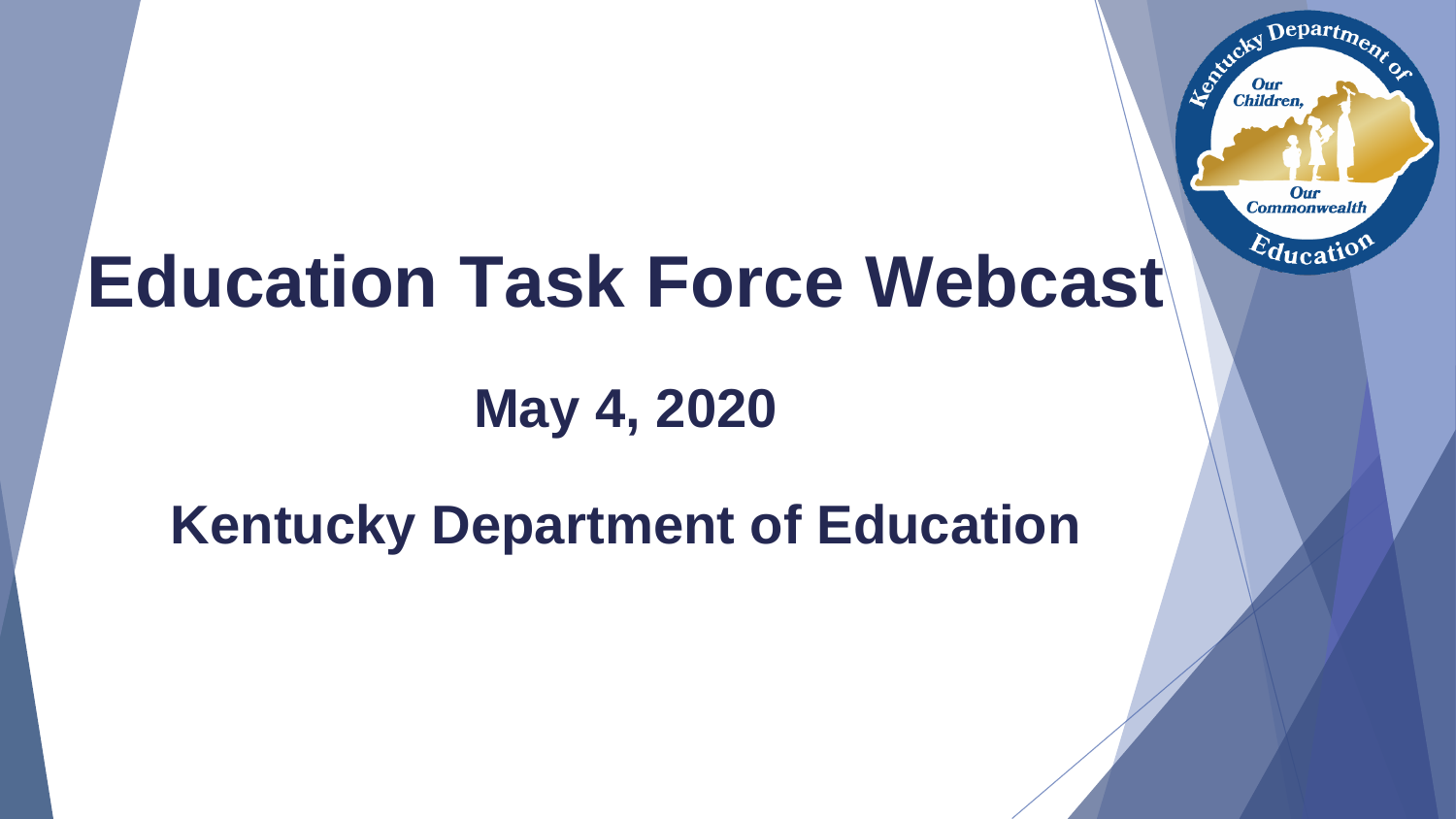# Guiding Question

• How can Kentucky educational partners assist school districts in pande m ic re cove ry e fforts as the y re ce ive CARES Act funding?

2

Departme.

Our **Commonwealth** 

 $E_{\text{ducati}}$ 

Entreky

**Our**<br>Children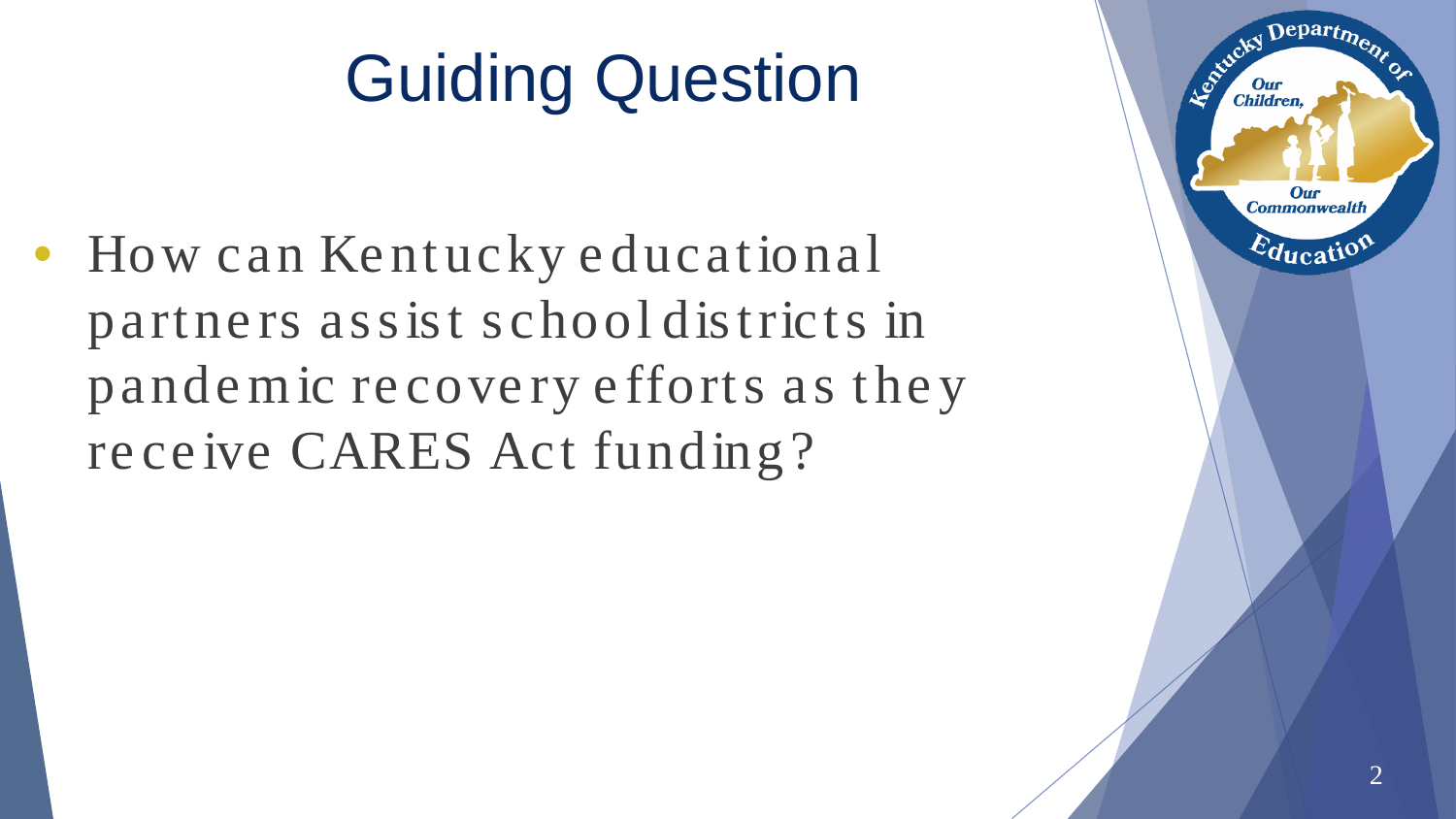The Coronavirus Aid, Relief, and Economic Security Act (CARES) Effective March 27

- \$2.2 trillion in emergency funding
- \$30.75 billion in emergency education funding to states
- Kentucky: \$1.73 billion in CARES Act funds
- Governor's Emergency Education Relief Fund (GEER): \$44 million
- Elementary and Secondary School Emergency Relief Fund (ESSER): \$193 million
	- KDE is working on a CARES Act guidance document
	- U.S. Department of Education has not yet released full guidance for ESSER or GEER Funds

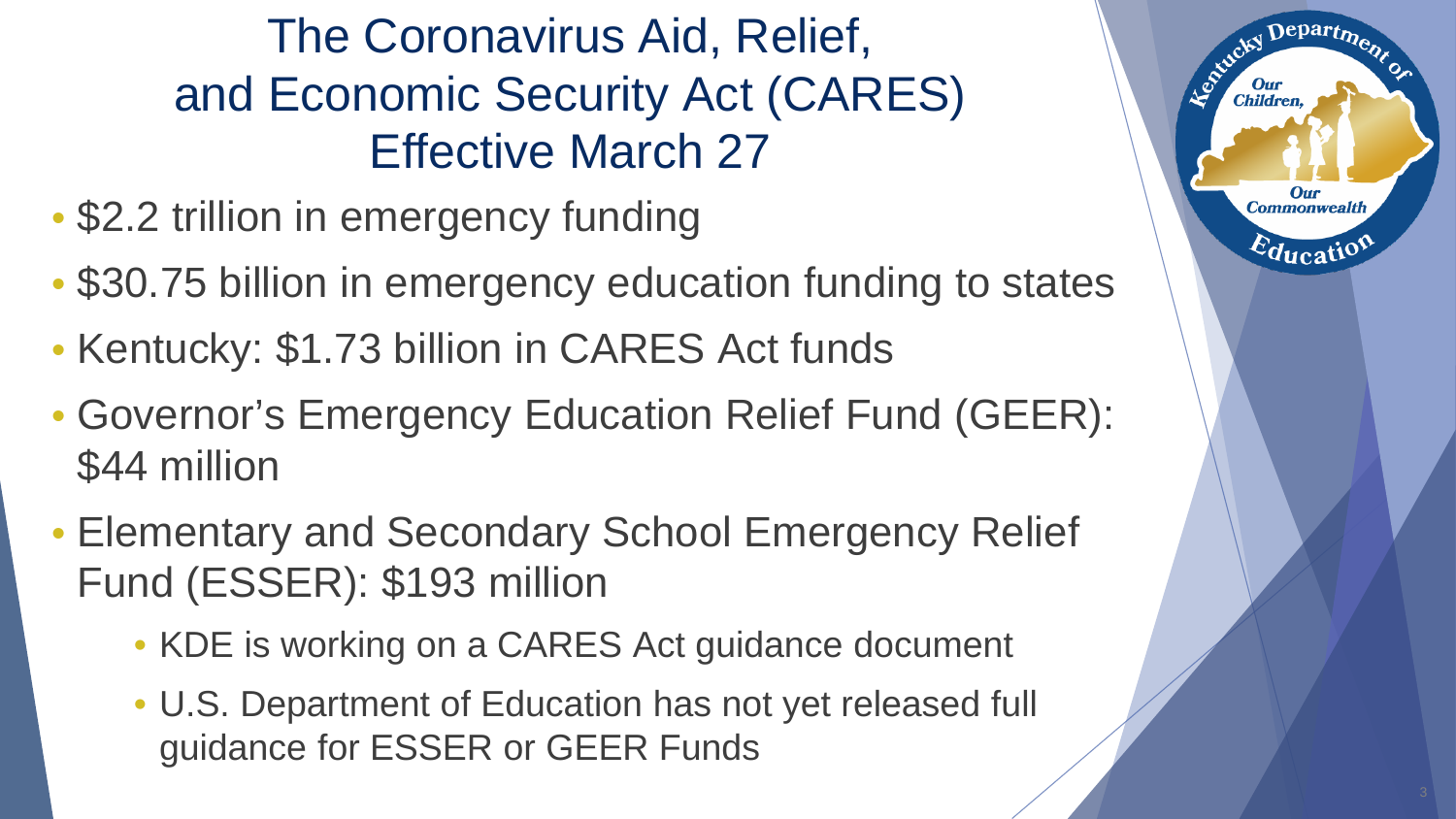### Governor's Emergency Education Relief Fund (GEER)

- Kentucky's allocation: \$43.79 million
- Notice of funds and application: April 14
- Governor has one year from receipt of funds to make awards
- Governor may award funds to provide:
	- Emergency support to LEAs the *SEA deems most significantly impacted* by coronavirus (COVID-19);
	- Emergency support to IHEs the governor determines are most significantly impacted by COVID-19; and
	- Support to any other IHE, LEA or education-related entity in the state the governor deems essential for carrying out educational services. <sup>4</sup>

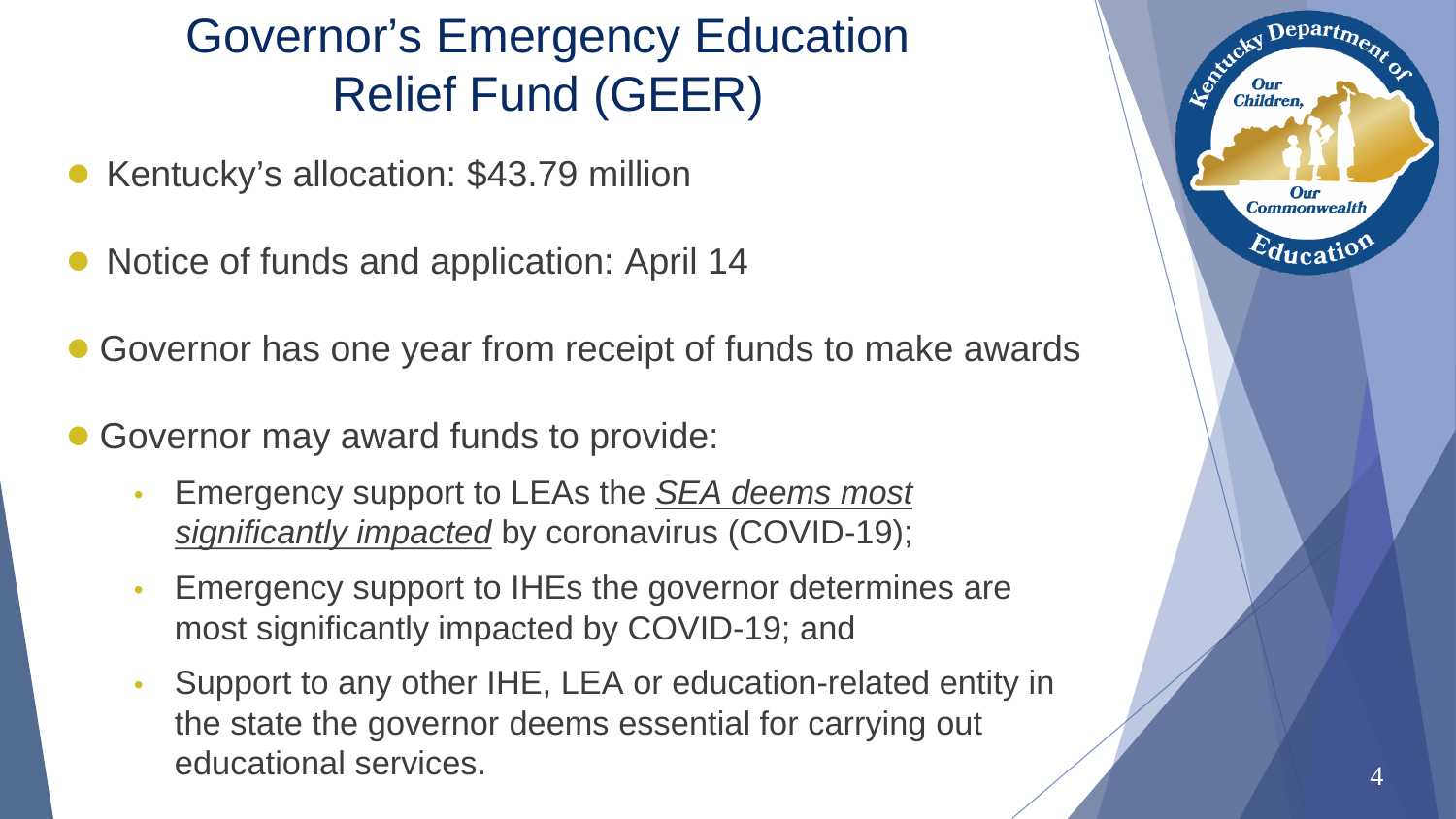## GEER Fund Uses

- Governor Beshear is allocating \$30 million of GEER funds to support elementary and secondary education
- All Kentucky school districts "significantly impacted" by COVID-19
- GEER funds can be used by districts to support remote learning/technology and school district food service
- Superintendent Assurance Document: board notification
- Funds may be used for eligible expenses occurring on or after March 13, 2020
- GEER funds are available for obligation by the receiving entity through Sept. 30, 2022

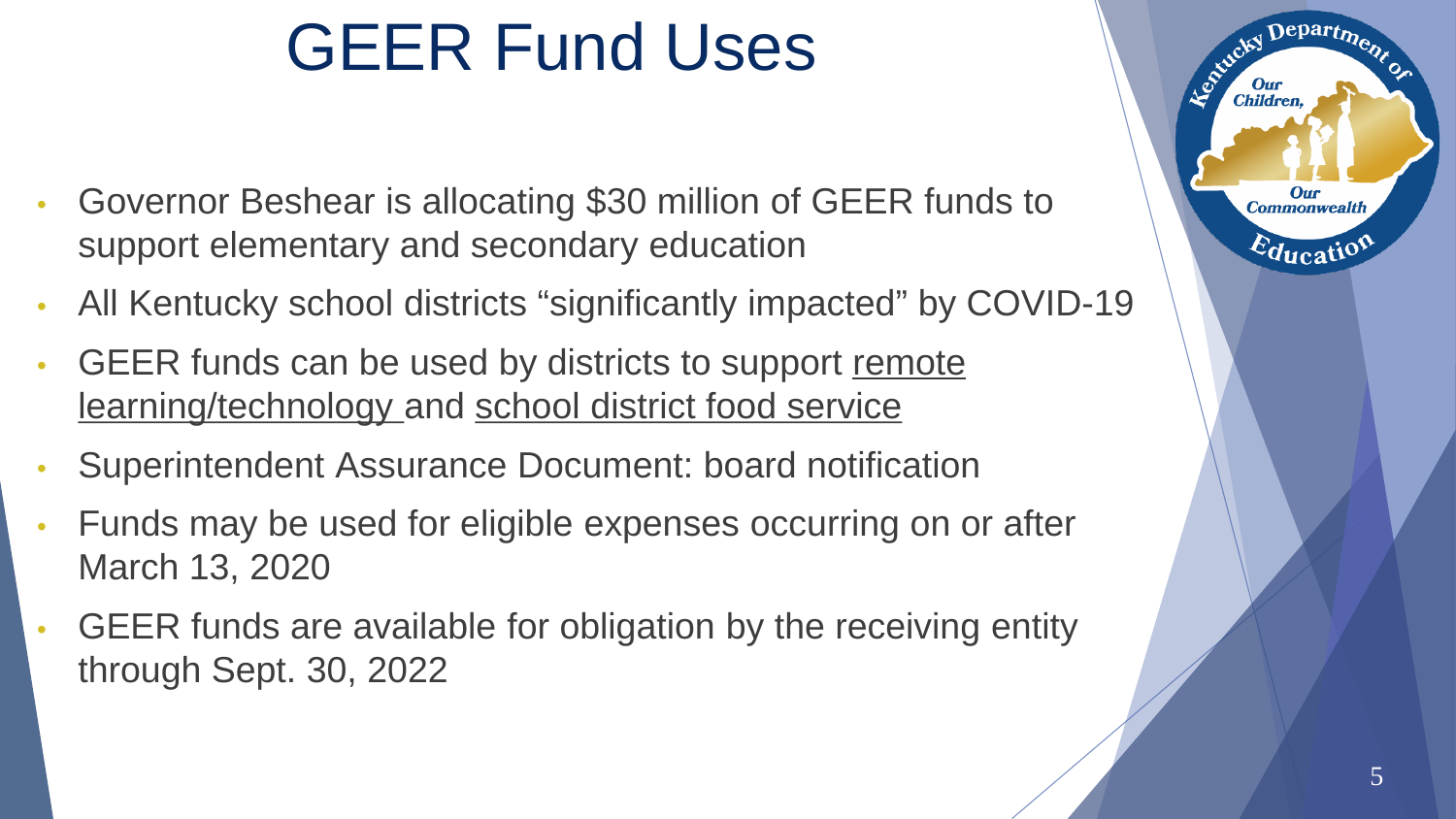### Elementary and Secondary School Emergency Relief Fund (ESSER)

- Kentucky's grant is approximately \$193 million
- Minimum of 90% to districts
- Distributed through the Title I-A formula
- Anticipated that districts will receive about 83% of what they received in FY 2019 Title I-A funds
- In addition to Title I-A funds, may be expended much more broadly
- Notice of Funds and Application: April 23

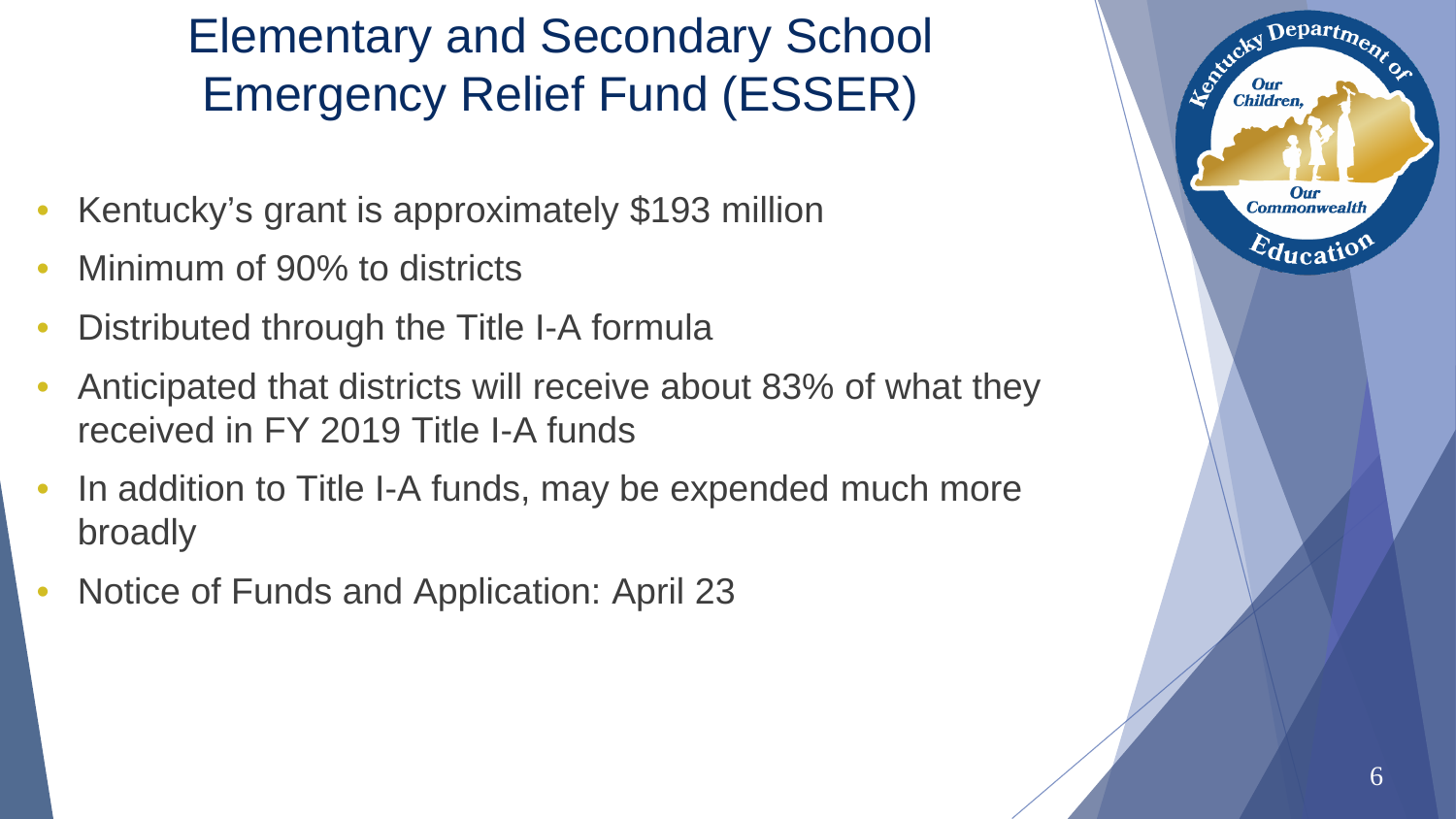## ESSER Fund Uses

LEAs may spend their funds on:

- Any activity authorized by ESEA, IDEA, AEFLA, Perkins or McKinney-Vento
- Coordination of preparedness and response efforts
- Providing principals and other school leaders with resources to address individual school needs
- Activities to address the unique needs of low-income children; children with disabilities; English learners; racial and ethnic minorities; students experiencing homelessness; and foster care youth, including outreach and service delivery
- Procedures and systems to improve preparedness and response efforts
- Training and professional development for staff on sanitation and minimizing the spread of infectious disease

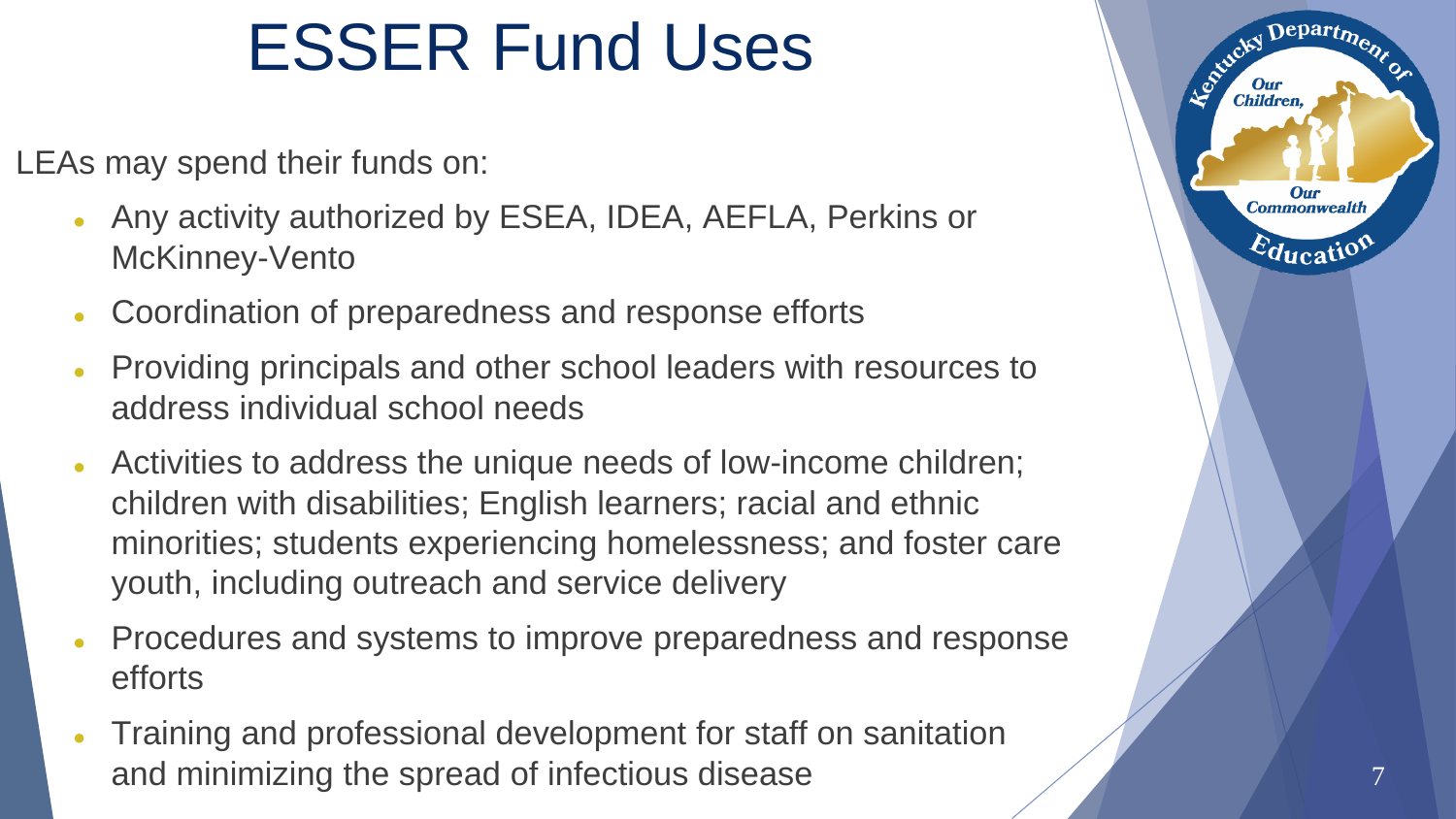# ESSER Fund Uses (Continued)

LEAs may spend their funds on:

- Purchasing supplies to sanitize and clean facilities
- Planning for and coordinating during long-term closures, including: how to provide meals; technology for online learning, guidance for carrying out IDEA requirements; and providing educational services consistent with applicable requirements
- Purchasing educational technology (including hardware, software and connectivity) for students
- Providing mental health services and support
- Planning and implementing summer learning and supplemental afterschool programs
- Other activities necessary to maintain operations and services and employ existing staff

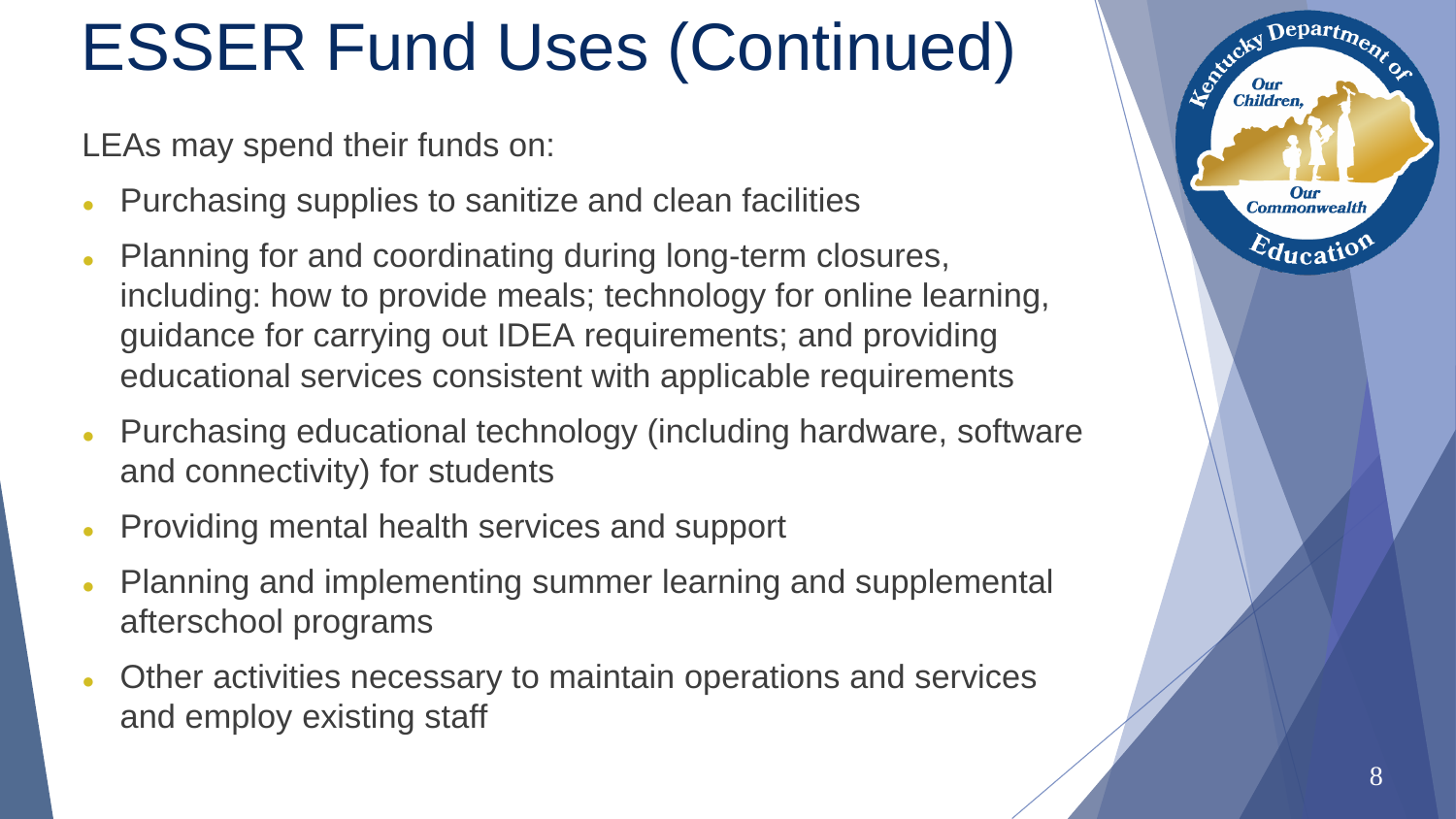# Equitable Services for Non -Public Schools

- 
- Applies to both the GEER and ESSER funds<br>Additional guidance from the U.S. Department of Education is anticipated
- The CARES Act requires LEAs to provide equitable services in the same manner as provided under section 1117 of the ESEA (Sec. 18005(a))
- Control of CARES Act funds and items purchased with the funds must remain in public control (Sec. 18005(b))
- Non-public school: A school that is accredited, licensed or otherwise operates in accordance with state law and existed before the emergency was declared (Sec. 18007(6))